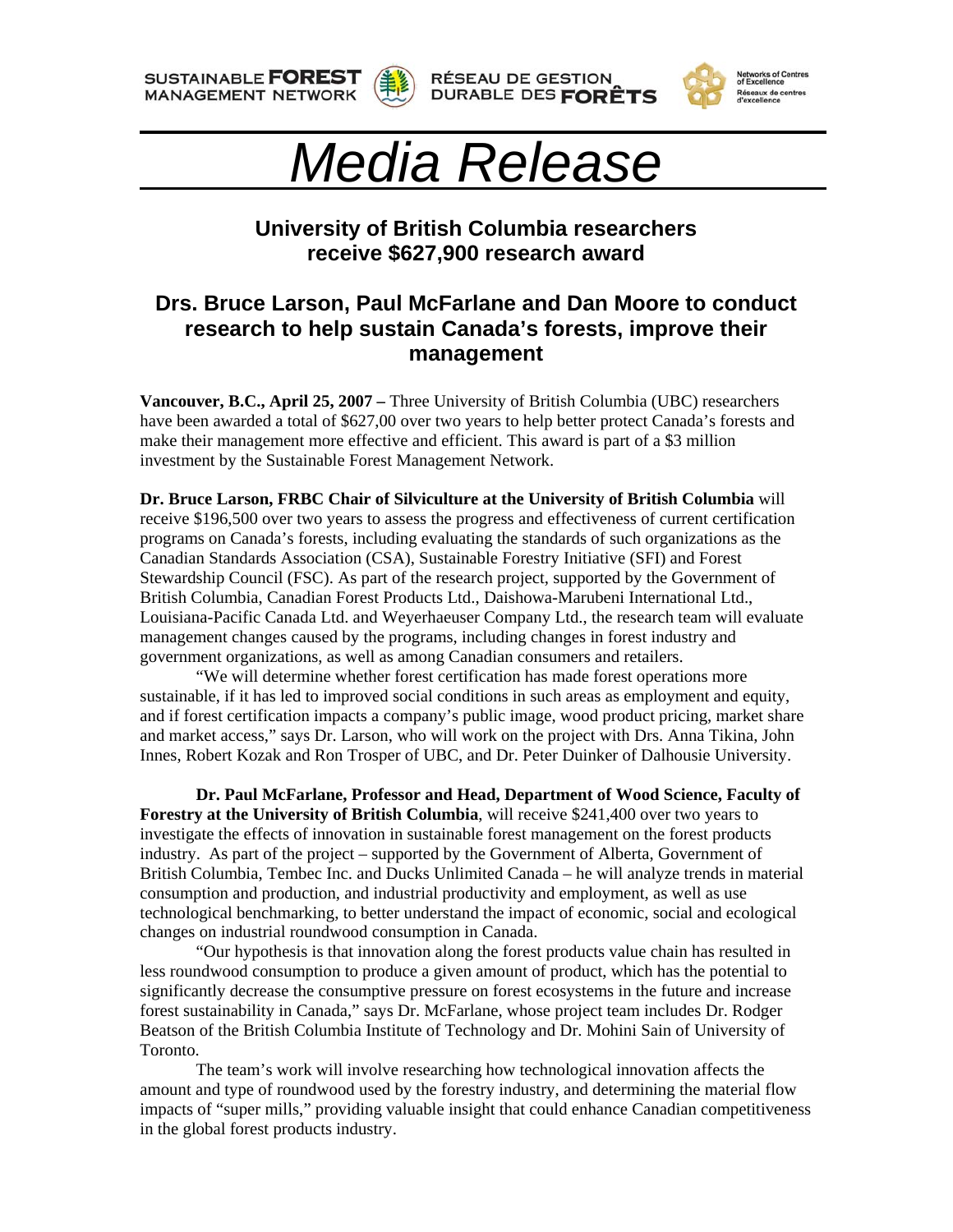## **Dr. Dan Moore, FRBC Chair of Forest Hydrology at the University of British**

**Columbia,** will receive \$190,000 over two years to investigate the effects of major forest disturbances – such as the mountain pine beetle epidemic, which kills trees – on the way water moves through the landscape. With support from Environment Canada, Government of Alberta, and the Government of British Columbia, the project will involve the development of new models that will help government and industry to choose the best options for dealing with major forest disturbances.

 "Dead trees intercept less rain and snowfall, which means that more water than usual will reach the forest floor. Combined with a reduction in the amount of water taken up from the soil, tree death over large areas can lead to an increased risk of flooding," says Dr. Moore, explaining that hydrologic models currently used by government agencies and forest companies are not appropriate for dealing with such large areas of dead timber and the increased runoff that results.

 Moore adds, "Logging the dead trees may have an even more severe impact." "Our goal is to create a new model that demonstrates, in a realistic manner, the effects of various scenarios of forest disturbances and the effects of harvesting over large areas," explains Dr. Moore, whose team includes Dr. Sarah Boon of the University of Northern British Columbia, Dr. Darryl Carlyle-Moses of Thompson Rivers University, and Dr. Markus Weiler of UBC.

## **About The Sustainable Forest Management Network**

 The Sustainable Forest Management Network facilitates collaborative, applied research partnerships among 32 industry, government, Aboriginal, and non-government partners in supporting the work of more than 190 researchers. Their research efforts are accomplished thanks to 300 highly qualified personnel working at 35 participating institutions across Canada. The SFM Network represents one of the few forums to bring Aboriginal and non-Aboriginal forest resource managers and policy makers around one table to promote dialogue and the development of a common understanding in a non-confrontational environment.

- 30 -

For more project information, contact:

Dr. Bruce Larson, FRBC Chair of Silviculture, Department Head, Forest Resources Management, Faculty of Forestry University of British Columbia Tel: (604) 822-1284 E-mail: bruce.larson@ubc.ca

Dr. Paul McFarlane Professor and Head, Wood Science, Faculty of Forestry University of British Columbia Tel: (604) 822-7667 E-mail: paul.mcfarlane@ubc.ca

Dr. Dan Moore, FRBC Chair of Forest Hydrology University of British Columbia Faculty of Geography